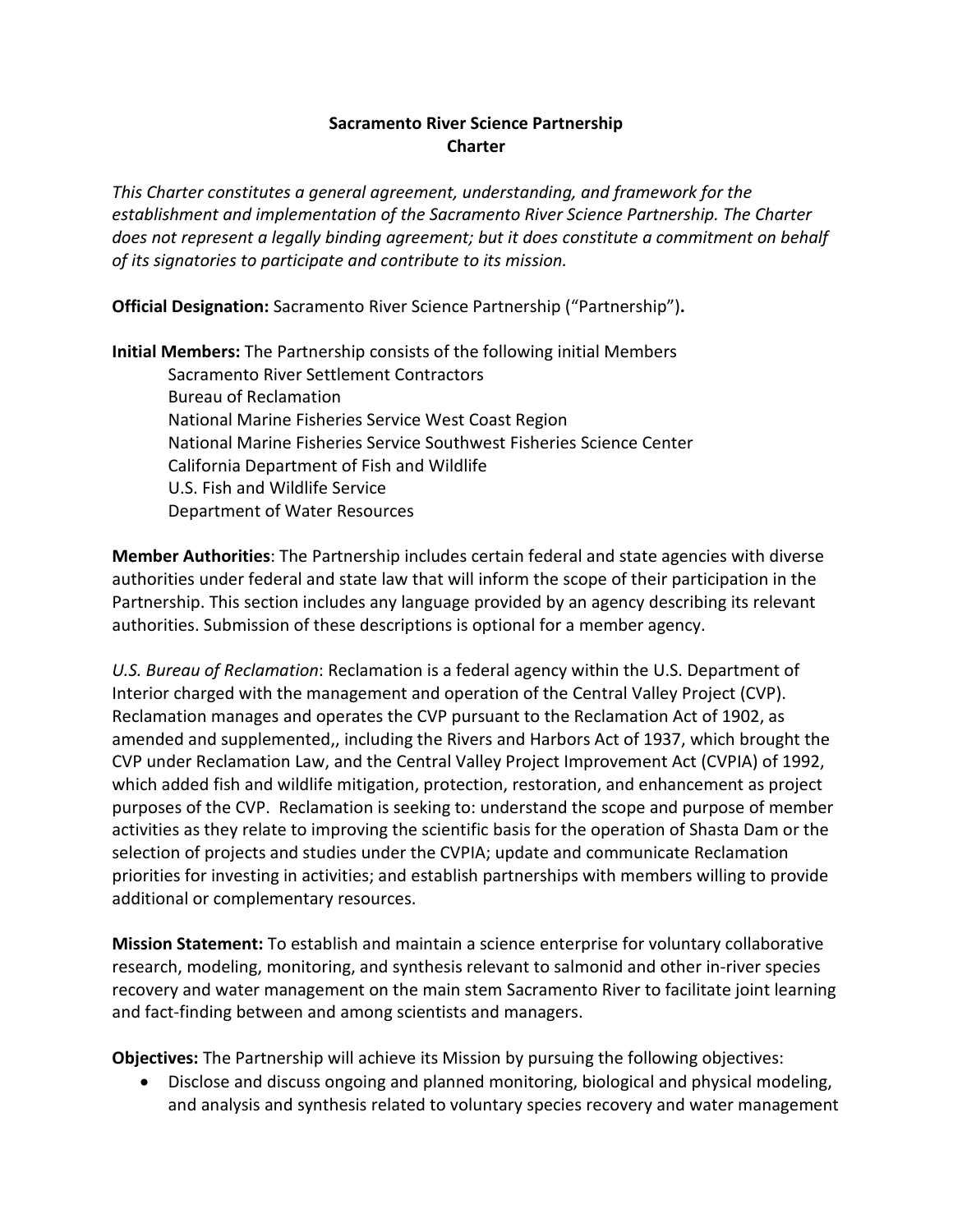goals. Provided, that disclosure or discussions on issues involving pending or active litigation may be limited.

- Disclose and discuss priorities for reducing uncertainty regarding the conditions necessary to achieve desired fishery and water management goals by developing and applying one or more conceptual models linking actions to expected outcomes to provide for transparency in the scientific basis for decision making and priorities.
- Identify and pursue opportunities to consolidate the number of collaborative forums addressing fishery needs in the upper Sacramento River watershed and support a regional structured decision-making process (that includes structured decision making under the Central Valley Project Improvement Act and Life Cycle Model).
- Coordinate a Science and Monitoring Plan for the upper Sacramento River that is integrated with other science and monitoring efforts addressing Central Valley salmon stocks.
- Develop and undertake experimental actions to test hypotheses and address shared priority management questions.
- Facilitate and establish protocols for collaboration among the scientific and stakeholder community for the discussion of findings, prior to publication, and the shared synthesis of new science into decision support models.
- Identify and understand the trade-offs of decisions between different species and water uses

**Scope:** The scope of the Partnership includes investigating and communicating those areas of voluntary scientific inquiry most relevant to species recovery and water management goals in the Sacramento River watershed. The current list of research efforts and priorities includes:

- Understanding temperature tolerances and other conditions necessary for salmonid egg incubation and early life stages;
- Understanding non-temperature sources of mortality including, pathogens, predation, lack of suitable spawning habitat, and redd de-watering, among others;
- Understanding conditions necessary for juvenile spring-run survival;
- Assessing the quantity, condition and habitat needs of emerging juvenile fry and smolts, including synthesizing information from existing monitoring and advances in genetics and otolith research, and exploring management relevance;
- Developing decision support tools for species recovery including physical and biological modeling and exploring integration with management questions including understanding effects between species;
- Understanding research needs associated with reintroductions of winter run Chinook Salmon;
- Understanding the fishery needs within the Sacramento Mainstem with a focus on salmonids and concern for other species of interest as well; and
- Understanding key physical and engineering constraints associated with operations and diversions.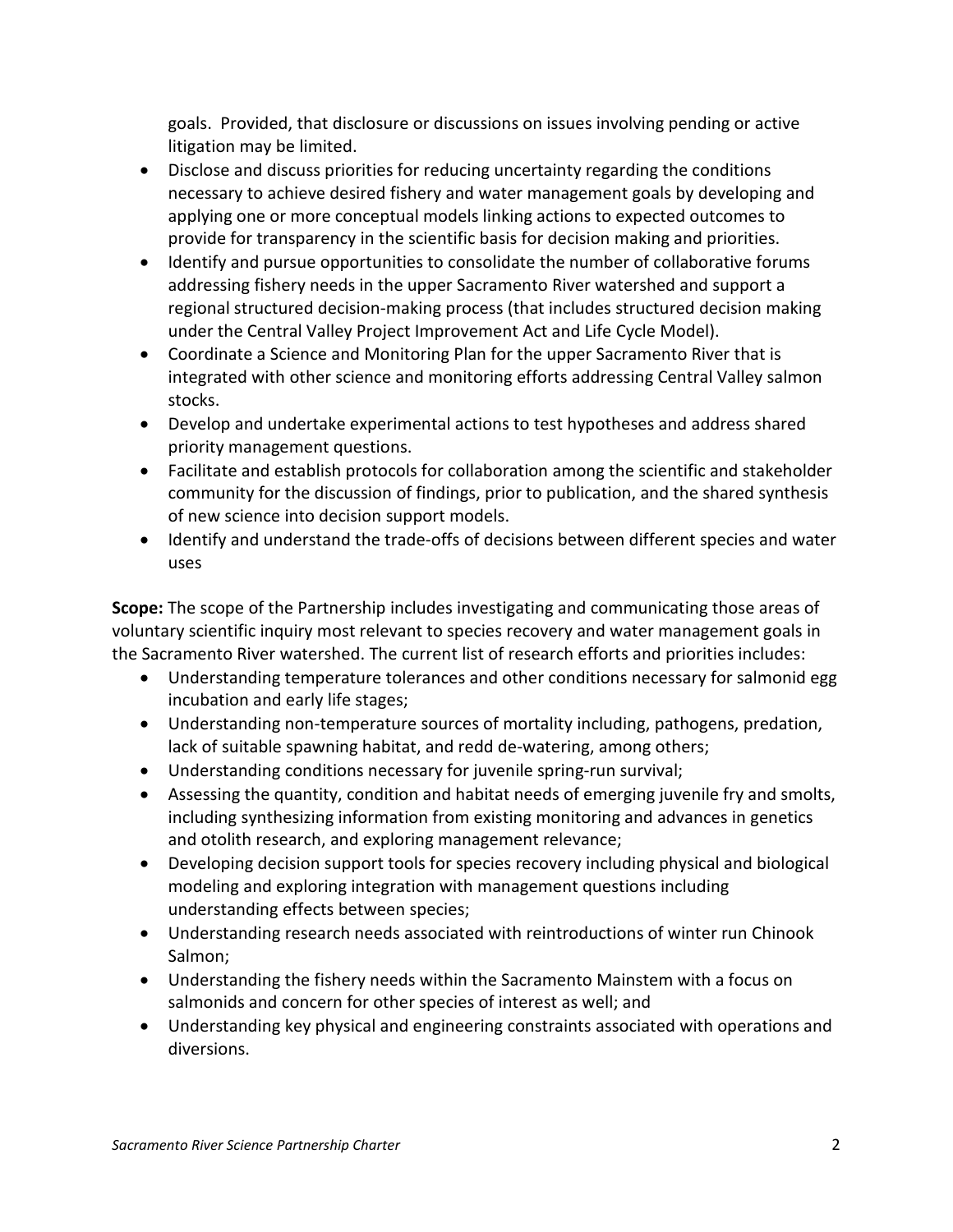**Decision Making:** The Partnership is primarily intended to encourage the sharing of information to support perspectives and priorities of the Members on the Sacramento River and to promote collaboration in a voluntary science enterprise. It is the sole discretion of individual agencies whether to disclose activities or to subject an action under their authority to discussion under this Charter or to continue discussions under this Charter. Members shall not subject activities outside of their authority to the processes in this Charter.

The Partnership will not seek or provide consensus advice or recommendations to its Members. By openly discussing science from their individual perspectives, the Members anticipate that opportunities to promote effective and efficient science may emerge. Members will seek to understand the interests and priorities of other Members and may from time to time test support for different approaches or courses of action. Members are anticipated to independently evaluate information obtained through the partnership and shall make decisions independent of the partnership. Members agree to manage procedural needs, such as meeting scheduling and agenda development, informally and in a way that encourages mutual participation.

This Partnership is not a decision-making body, and does not supplant existing federal or state decision-making processes, or management or regulatory authorities.

**Process:** The Partnership will pursue its objectives using a variety of processes, tools, methods, and approaches consistent with Decision Making (above). These may include, without limitation:

- Developing metrics for the biological objectives that would measure success towards desired fishery and water management goals.
- Identifying the management actions under consideration for the desired fishery and water management goals to identify the relevant decisions under consideration.
- Developing conceptual and quantitative models for linking management actions to the objectives and list the relevant management questions.
- Using the quantitative models to assess the value of different actions and prioritize where answering management questions and reducing uncertainty would change decisions.
- Updating and refining management action, models, and priorities as activities are implement and/or membership changes.
- Conducting periodic open forums and public workshops to inform others of the activities undertaken within the Partnership.
- Conducting peer review of science, results, and other products of the Partnership.

The Partnership will be transparent, flexible, and results-focused in utilizing different processes, and will regularly evaluate progress and consider adjustments or modifications to improve prospects for achieving objectives. In addition to familiar approaches to promoting effective collaboration, the Partnership will explore a variety of formal or structured processes demonstrated to be effective in achieving similar objectives.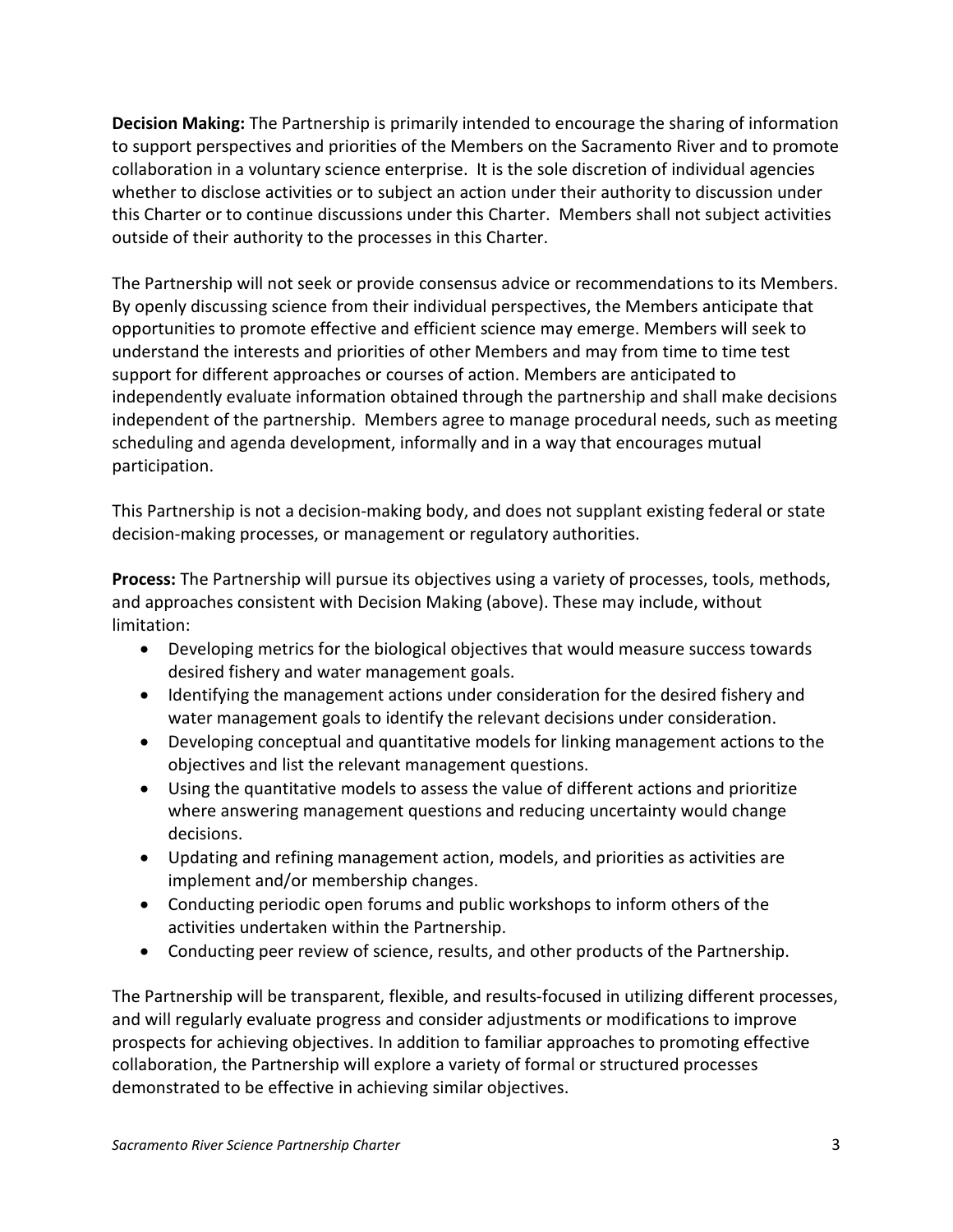**Additional Membership:** The Partnership is not fixed and additional Members are anticipated. Member representatives must be in a senior position with their respective agency, organization, group, or tribe, with knowledge of water management and restoration activities in the Sacramento River. The addition of new members will not affect the purpose of this Partnership to promote mutual understanding of interests and priorities, and in particular, will not require or result in consensus advice or recommendations to any federal agency. Any new Member will be required to sign this Charter, indicating its agreement to its terms.

**Officers:** The Partnership may agree on a Chair, Co-Chairs, or an alternate structure to best implement this Charter.

**Facilitation**: The Partnership recognizes the value of third-party facilitation assistance to promote efficiency, understanding of interests and priorities, and clarity about opportunities to promote science, as well as reliable records of meetings. The Partnership will seek to have all meetings and efforts facilitated, and for the facilitator to coordinate with Members and Officers, if any, to carry out the goals and objectives of the Charter. Agendas will reflect input from all Members and will not be controlled or managed by any single Member. Financial support for facilitation may be provided by one or more Members. Such support does not constitute management or control.

Members shall agree upon a facilitator by consensus of the members participating in this Charter at the time of selection. The facilitator shall have responsibility for structuring meetings and products under this Charter and may seek input from members. The authority of the facilitator will be adapted to specific procedures or methods adopted by the Partnership. The group will follow the norms for interagency collaboration (i.e. data sharing, work planning, etc.) established by the Interagency Ecological Program (IEP) (see Attachment A).

**Meetings and Sub-groups:** Meetings will be convened at such times as designated by the Members. Subcommittees may be formed for the purposes of compiling information or conducting research. Subcommittees will not provide advice or work products to a Member directly but rather report to the Partnership with this information. Subcommittees will meet as necessary to accomplish assignments, subject to the approval of the Partnership and the availability of resources.

**Relationship to other processes:** The Partnership is exploring relationships to other existing efforts including the Collaborative Science and Adaptive Management Program/Collaborative Adaptive Management Team, Science Integration Team, Central Valley Project Improvement Act, and Interagency Ecological Program. Efficient and effective integration with those efforts is provided for under the terms of this Charter. In addition, formal regulatory and administrative processes are underway in the Sacramento River Mainstem concerning water and fish, including Endangered Species Act Section 7 processes, National Environmental Policy Act processes, California State Water Resources Control Board processes, and research permit processes. Nothing in this Charter is intended to alter or substitute for those processes,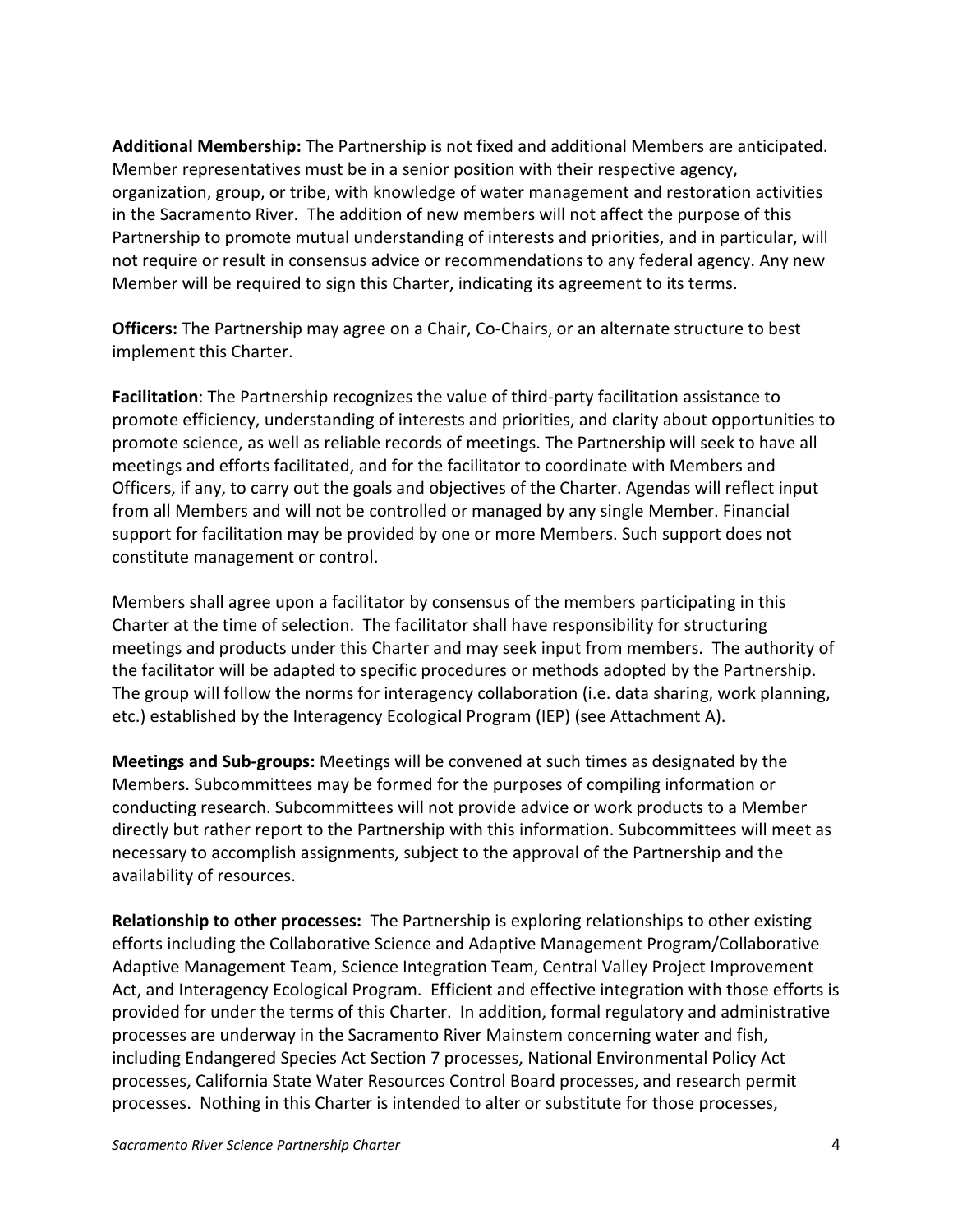provide for consensus advice to those processes, or effectuate participation in those processes beyond what is provided for by statute, regulation, or prior agreement. Where activities are mandated by such formal regulatory and administrative processes, such activities shall be addressed outside of this Charter.

#### **General Provisions**

**Non-binding Nature:** This Charter is legally nonbinding and in no way: **(i)** impairs any Member from continuing its own planning or project implementation; **(ii)** limits a Member from exercising its regulatory authority in any matter; **(iii)** infers that a Member's governing body or management will act in any particular manner on a project; or **(iv)** gives any of the Members any authority over matters within the jurisdiction of any other Member. Nothing in this Charter affects or creates any legal rights, obligations, benefits, or trust responsibilities, substantive or procedural, enforceable at law or in equity, by a Member against any other Member, a Member's officers, or any person.

**Term:** This Charter will become effective upon signature of the Initial Members and shall remain in effect for three years unless terminated by mutual agreement of the Members. Upon the expiration, the Charter may be renewed or extended through written agreement of all current Members. A Member may withdraw from this Charter at any time by notifying all other Members in writing.

**Amendments:** Modifications or amendments to the terms of this Charter shall be in writing and executed by all Members.

**Relationship of Members:** Execution of this Charter does not create a new legal entity with a separate existence from the individual Members. This Charter also does not result in the joint exercise of powers as set forth in California Government Code section 6500 et seq. Nothing in this Charter creates an agency relationship between any of the Parties. This Charter neither expands nor is in derogation of those powers and authorities vested in the Members, or any of them, by applicable laws, statutes, regulations, or Executive Orders, nor does it modify or supersede any other applicable interagency agreements existing as of the date of this Charter.

**Funding and Availability of Funds:** The Partnership is not intended to be a funding program. Members will proactively facilitate coordination between project proponents to connect projects with appropriate funding programs to meet the Partnership's priorities. Through a process of science prioritization, the Partnership will organize, integrate, advance, and support science activities across agencies and programs to address decision-makers' needs in a collaborative manner.

Any funding by any Member toward a science priority under the Charter is subject to the requirements of any and all applicable laws, regulations, and procedures. Nothing in this Charter is intended or shall be construed to authorize or require the obligation, appropriation, reprogramming, or expenditure of any funds by any Member. Pursuant to the Anti-Deficiency Act, 31 U.S.C. 1341, 1342, and 1517, all commitments made by Federal signatories to this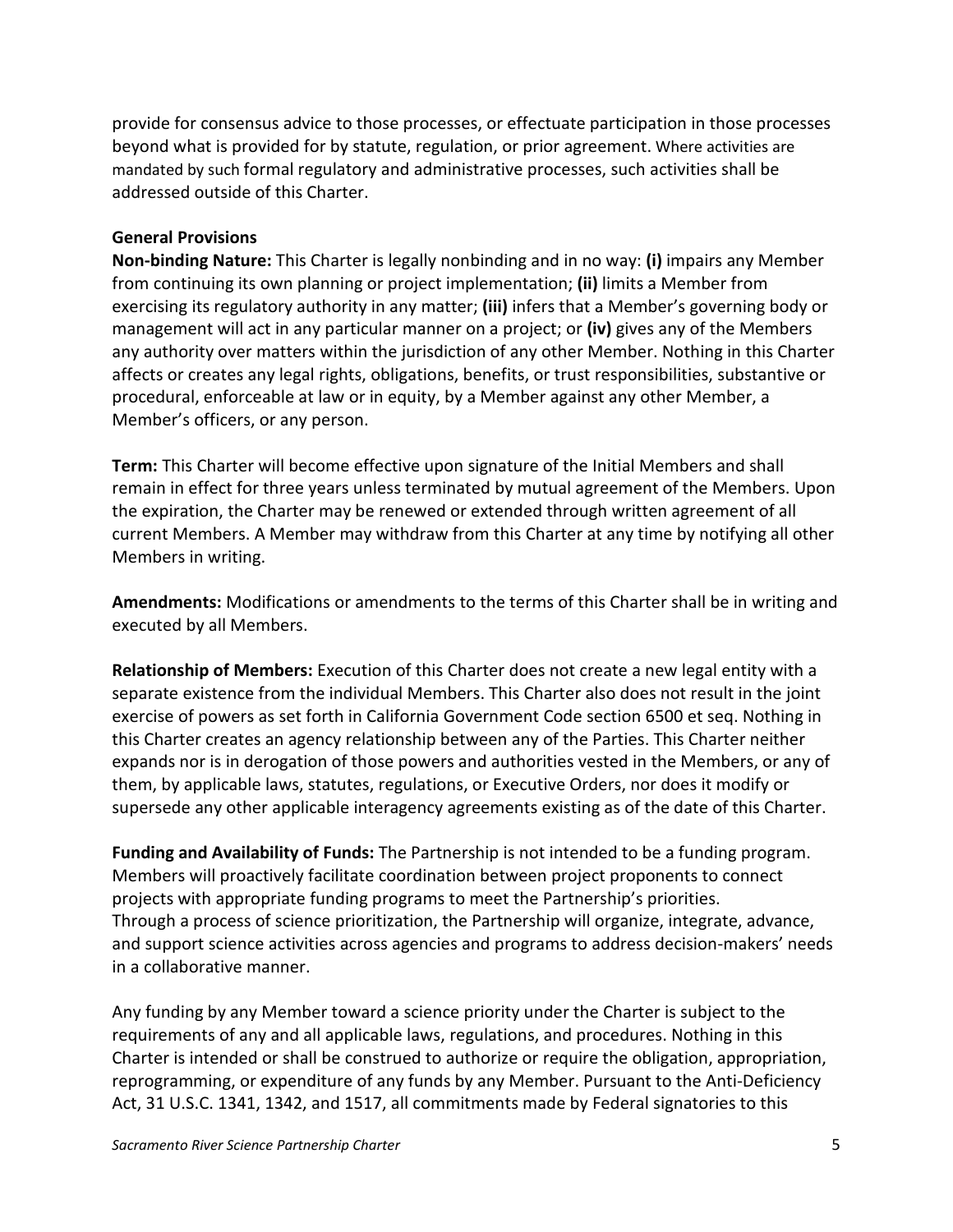Charter are subject to the availability of appropriated funds. Any funding commitment or services, if pursued, will be handled in accordance with applicable laws, regulations, and procedures.

## **Approval/Signatories**

In furtherance of the mission, goals, objectives, and other matters described above, the duly authorized representatives of the organizations below, hereby agree to the provisions of this Charter. This Charter may be executed in any number of counterparts, each of which when executed and delivered shall constitute a duplicate original, but all counterparts together shall constitute a single agreement.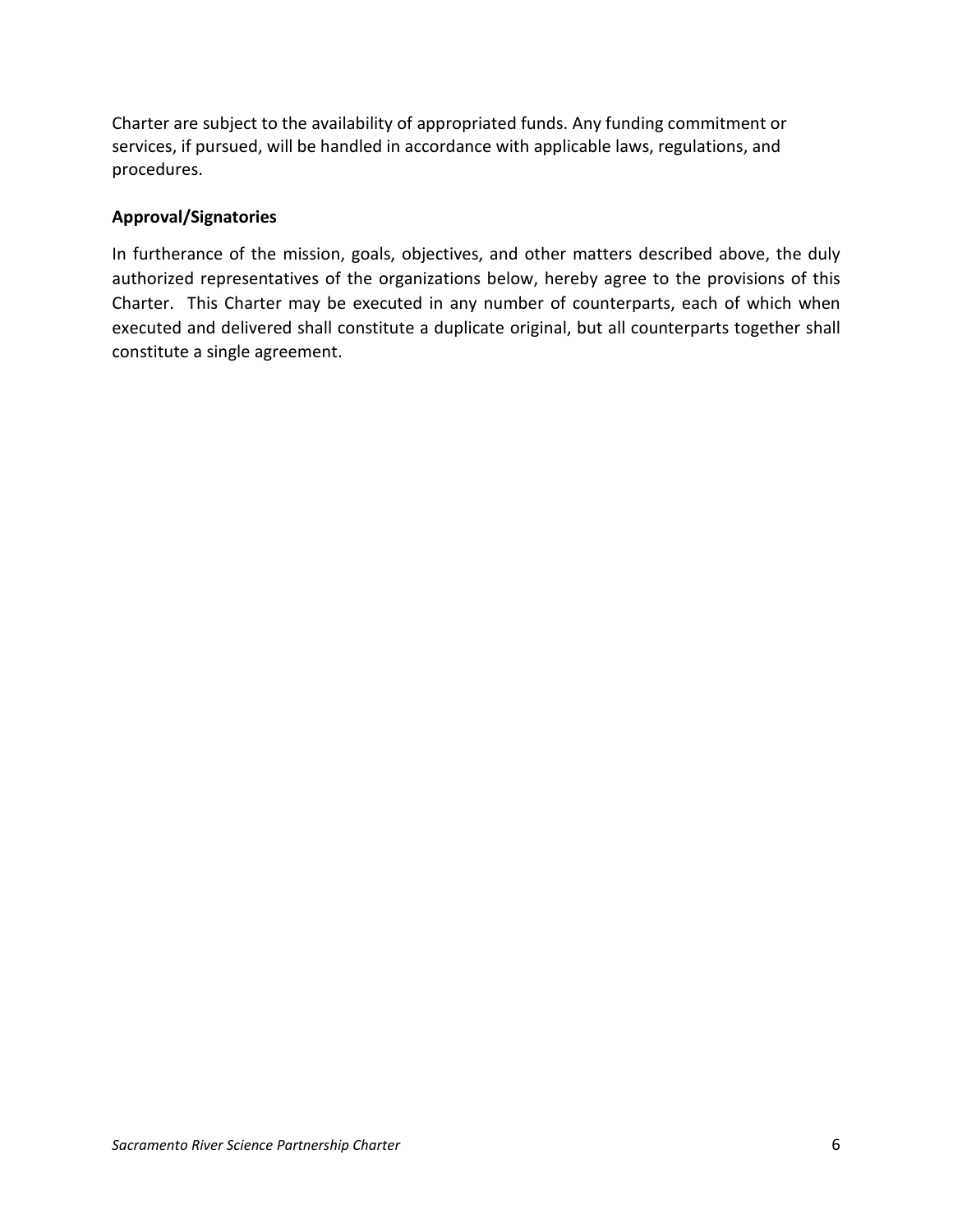Barry A. Thom Regional Administrator, West Coast Region **National Marine Fisheries Service** 

June 26, 2020 Date

**Ernest Conant** Regional Director, California-Great Basin Region

United States Bureau of Reclamation

Date

KOCH.KRISTEN. Digitally signed by<br>KOCH.KRISTEN. KOCH.KRISTEN.CLARE.136 CLARE.136589 5892284 Date: 2020.07.02 13:38:45 2284  $-07'00'$ 

Kristen Koch Science and Research Director National Marine Fisheries Service Southwest Fisheries Science Center

 $1/2/2020$ 

Date

Paul Souza

-Regional Director U.S. Fish and Wildlife Service

Date  $08 - 15 - 20$ 

*Sacramento River Science Partnership* 7

Bonham **Charlton H Director** California Department of Fish and Wildlife

tearla a. Minette

**Karla Nemeth Director California Department of Water Resources** 

7/16/2020

Date

Roger Comwell

**Roger Cornwell** Chairman Sacramento River Settlement Contractors

June 18, 2020

Date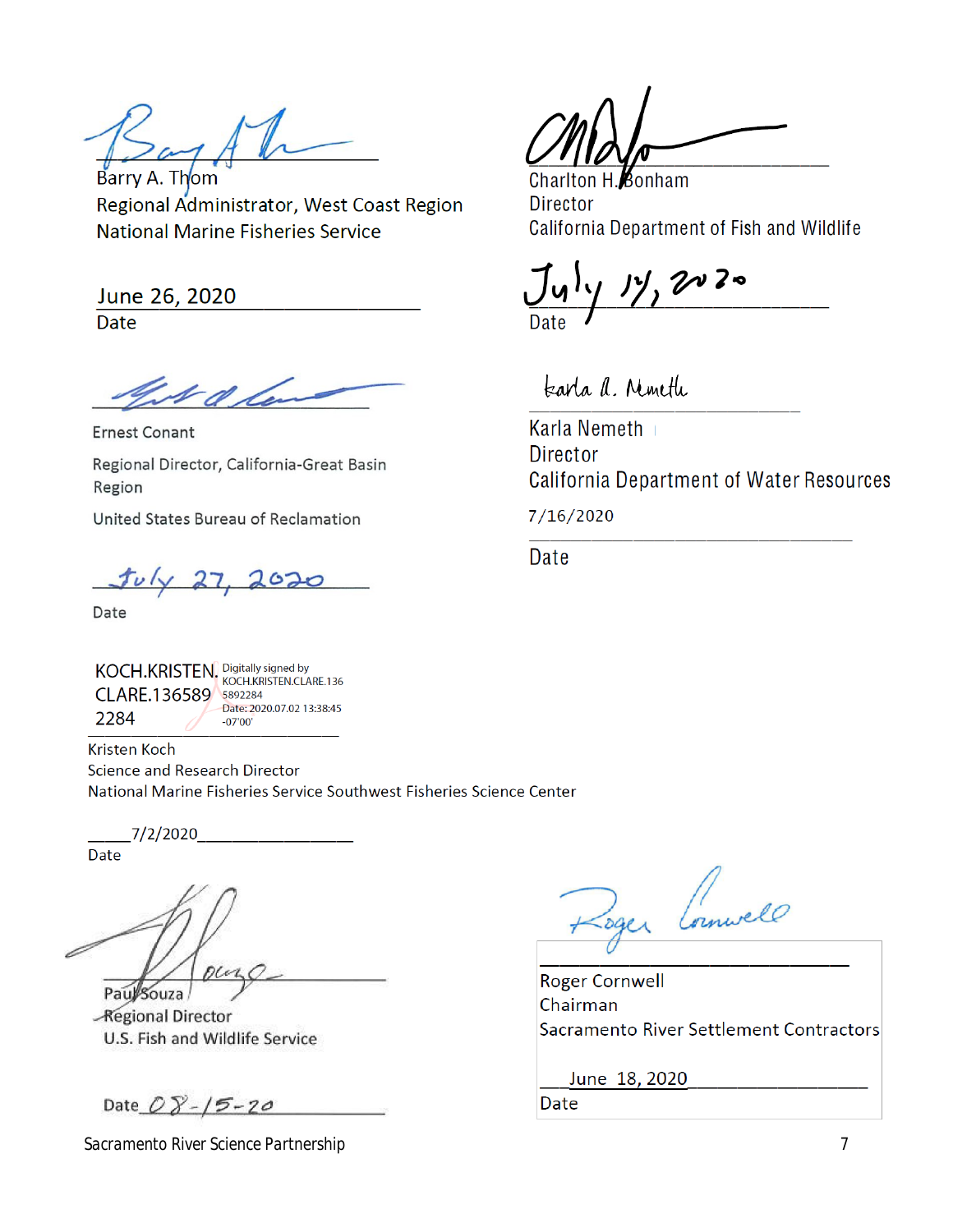# **Interagency Ecology Program for the San Francisco Estuary Journal Publication Policy Revised XX-XX-2010**

## **I. Policy Statement**

The Interagency Ecology Program (IEP) Journal Publication Policy applies to IEP publications in independently peer-reviewed scientific journals (journal publications). High-quality, relevant, and timely IEP journal publications are critical to fulfilling the mission of the IEP.

IEP journal publications describe and interpret the results of scientific projects in the San Francisco Estuary that fall into at least one of the following two categories: 1) project funded all or in part by the IEP and/or received Endangered Species Act (ESA) incidental take coverage via the IEP; 2) project used substantial amounts of data and information collected by the IEP.

The requirements for IEP journal publications are in addition to the publication requirements by the employer of the journal publication's author(s). If permitted by the employer, IEP review may occur simultaneously with any review required by the employer.

All IEP journal publications must acknowledge IEP support (funding, data, and/or ESA take permit coverage). All IEP journal publications must also include a disclaimer stating that the findings and conclusions in the publication are those of the author(s) and do not necessarily represent the view of the IEP member agencies. The full journal publication reference, reprint or electronic file, and internet journal article link should be provided to the IEP as soon as possible and no later than the publication date, along with a 1 to 3 sentence NON-TECHNICAL statement about the most important "key points" or "take-home messages" of this publication. The key points statement is required for IEP journal publications in the first category and requested as a courtesy from authors of IEP journal publications in the second category.

Initial informal scientific peer review of all IEP journal publication manuscripts by members of an appropriate IEP Project Work Team is desirable, but not required. Manuscripts for IEP journal publications first-authored by IEP staff (IEP first author) must undergo a formal three-week IEP review process before submission to a scientific journal. All other authors of IEP journal publications are highly encouraged, but not required, to submit manuscripts for IEP review.

The three-week IEP review process consists of a scientific peer review by designated IEP staff and may also include a policy briefing for IEP Agency Coordinators, managers and policy makers on policy-relevant scientific findings. The scientific review is intended to help assure consistent high quality of IEP publications. It is in addition to and does in no way replace the independent scientific peer review conducted by scientific journals. A policy briefing is intended as an early informational heads-up for resource managers and policy makers on policy-relevant scientific findings.

All authors, including IEP first authors, are free to accept or reject changes recommended by IEP reviewers to their manuscripts based on their best professional judgment. IEP first authors must,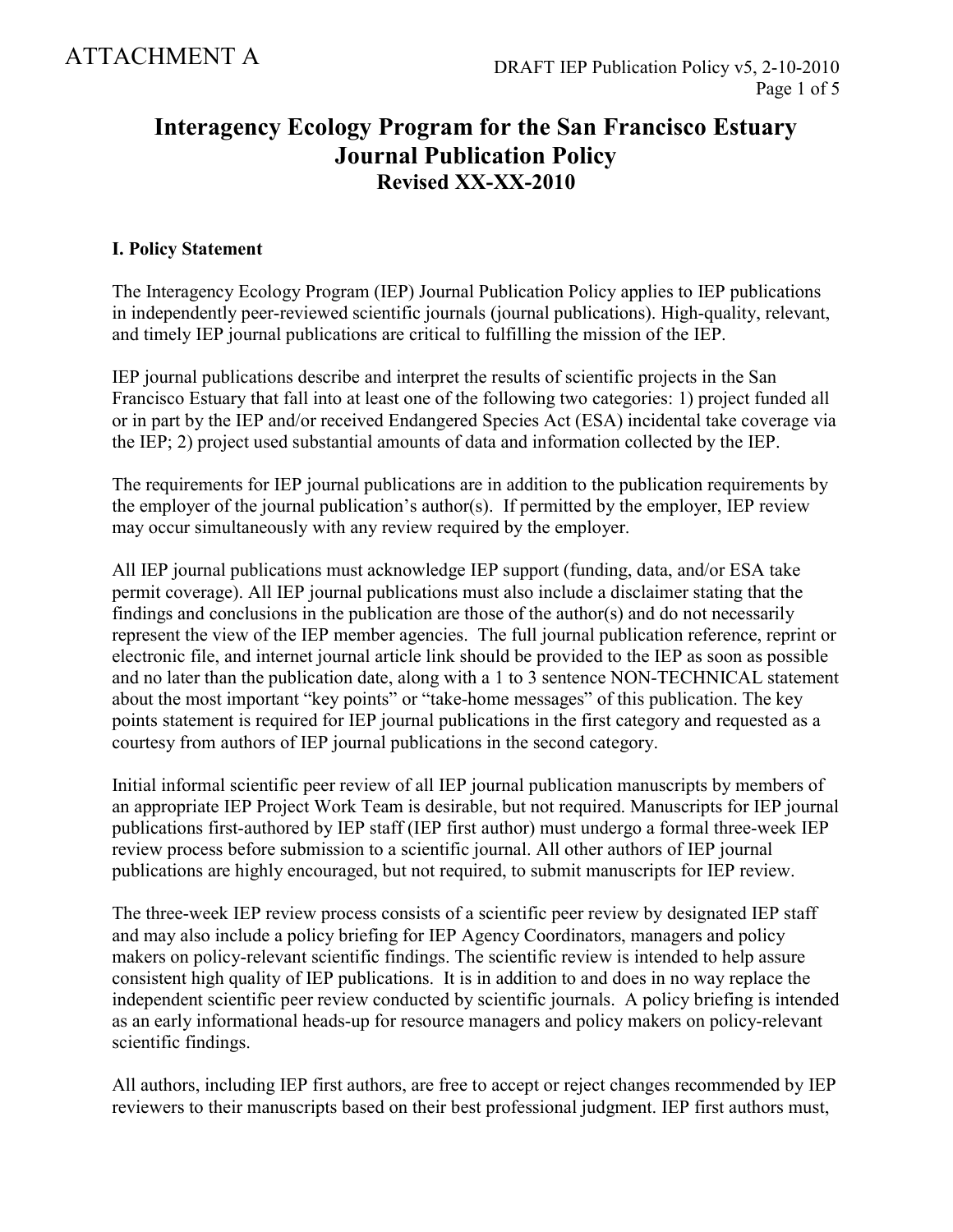however, briefly describe in writing if and how IEP review comments received during the threeweek IEP review period were addressed. If IEP review comments are not adequately addressed, IEP first authors must add a disclaimer to the manuscript that states that the findings and conclusions do not represent the views of the IEP.

All manuscripts for journal publication sent to the IEP for review will be treated as confidential and circulated only to official members of the IEP Management Team and the IEP Central Valley Fish Facilities Review Team for scientific peer review and policy briefings. The IEP Agency Coordinators may request manuscripts from these two teams for their own review and policy briefings, but may NOT circulate them further, unless permission to do so has been obtained from the first author of the publication manuscript.

# **II. Policy Implementation:**

The IEP Journal Publication Policy is implemented through a series of ten steps involving the publication author(s) and the IEP Lead Scientist, IEP Management Team, IEP Central Valley Fish Facilities Review Team, and IEP Agency Coordinators. As stated above, all manuscripts for journal publication sent to the IEP will be treated as confidential and not shared with others unless specifically authorized by the author(s).

The following three steps (1.to 3.) are mandatory for all IEP journal publications.

- 1. Include a statement acknowledging that the IEP supported the published work by providing funding, ESA take coverage, and/or data and information.
- 2. Include a disclaimer stating: "The findings and conclusions in this article are those of the author(s) and do not necessarily represent the view of the member agencies of the Interagency Ecological Program for the San Francisco Estuary." (See also step 8.)
- 3. Provide the full journal publication reference, reprint or electronic file, and internet journal article link to the IEP Lead Scientist (send to amueller@deltacouncil.ca.gov) and the IEP Management Team (send to  $ksouza@dfg.ca.gov$ ) as soon as possible and no later than the publication date. For publications related to fish facilities research, also provide a copy to the IEP Central Valley Fish Facilities Review Team (CVFFRT, send to  $DPortz(\hat{a})$ usbr.gov). Citations and electronic internet links will be posted on the IEP website by IEP personnel.

The following two steps (4. and 5.) are mandatory for all IEP category 1 journal publications (funded all or in part by the IEP and/or received ESA take coverage via the IEP). Authors of IEP category 2 journal publications (use IEP data or information) are requested to follow these steps as a courtesy.

4. Provide a 1 to 3 sentence NON-TECHNICAL statement about the most important "key points" or "take-home messages" of this publication for a general audience to the IEP Lead Scientist (send to amueller@deltacouncil.ca.gov). These key points are primarily used to brief the IEP agency directors, policy makers, stakeholders, and agency staff about the publication content.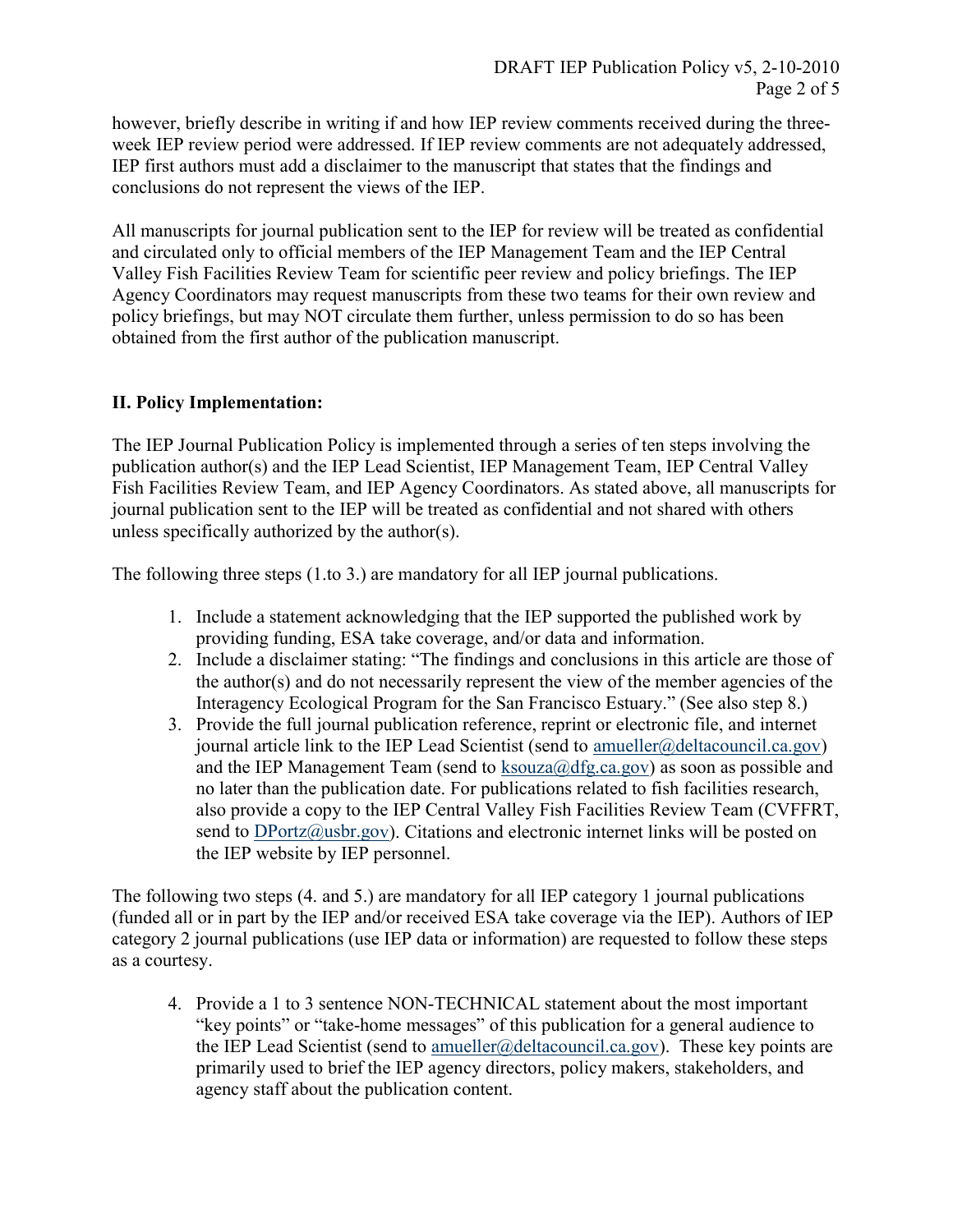5. Submit all data collected for this work to the IEP agency contract manager if/as contractually required.

First authors of IEP journal publications who are staff of IEP member agencies AND wrote the article while on official IEP duty (during work hours, salary paid by IEP – "IEP first authors") are also required to follow several IEP review steps (6. to 10.) before submitting a manuscript to a scientific journal. All other IEP journal publication authors are highly encouraged, but not required, to follow these steps as well. In addition to following these formal IEP review steps, all authors of IEP journal publications are also encouraged, but not required, to circulate publication manuscripts to other colleagues for informal scientific peer review. This can include review by members of an appropriate IEP Project Work Team.

- 6. Prior to submission to a scientific journal, provide an electronic copy of the publication manuscript in MS Word format to the IEP Management Team (send to ksouza@dfg.ca.gov) and the "key points" statement (see step 4) for IEP scientific peer review and policy briefings. For publications related to fish facilities research, also provide a copy to the IEP CVFFRT (send to  $DPortz@usbr.gov$ ). The IEP Agency Coordinators are immediately notified by these two teams when a manuscript has been received and may request the manuscript for their own review and policy briefings. Authors may receive review comments from the IEP within three weeks of submission of the manuscript to the IEP. Do not submit the manuscript to a scientific journal during this three-week IEP review period. If no IEP review comments are received by the end of the three-week IEP review period, proceed to step 9.
- 7. Accept or reject changes to the manuscript recommended by IEP reviewers and address IEP review comments received within the three-week IEP review period, using best professional judgment. In addition, briefly describe in writing if and how IEP suggestions and comments were addressed. Provide this description and the revised manuscript to the IEP Management Team and, if applicable, CVFFRT.
- 8. Within one week of receiving the revised manuscript, the IEP Management Team or CVFFRT and possibly IEP Agency Coordinators evaluate whether the IEP review comments were adequately addressed. If they were adequately addressed, the author will be given permission to submit the manuscript to a scientific journal. If the IEP review comments were not adequately addressed, the author will be provided with an additional set of review comments and given the choice to
	- a) repeat the IEP review process starting with step 6 OR
	- b) modify the disclaimer in step 2 to read "The findings and conclusions in this article are those of the author(s). They do not represent the views of the Interagency Ecological Program for the San Francisco Estuary (IEP) and may not represent the views of individual IEP member agencies."
- 9. If the manuscript receives approval for journal submission, if the IEP review or approval deadlines have passed without notice from the IEP, or if option b) in step 8 (modified disclaimer) is chosen, proceed with submission of the manuscript to an independently peer reviewed scientific journal.
- 10. Notify the IEP Management Team and, if applicable, CVFFRT about acceptance or rejection of the manuscript by the scientific journal(s), and about the completed publication (see step 3).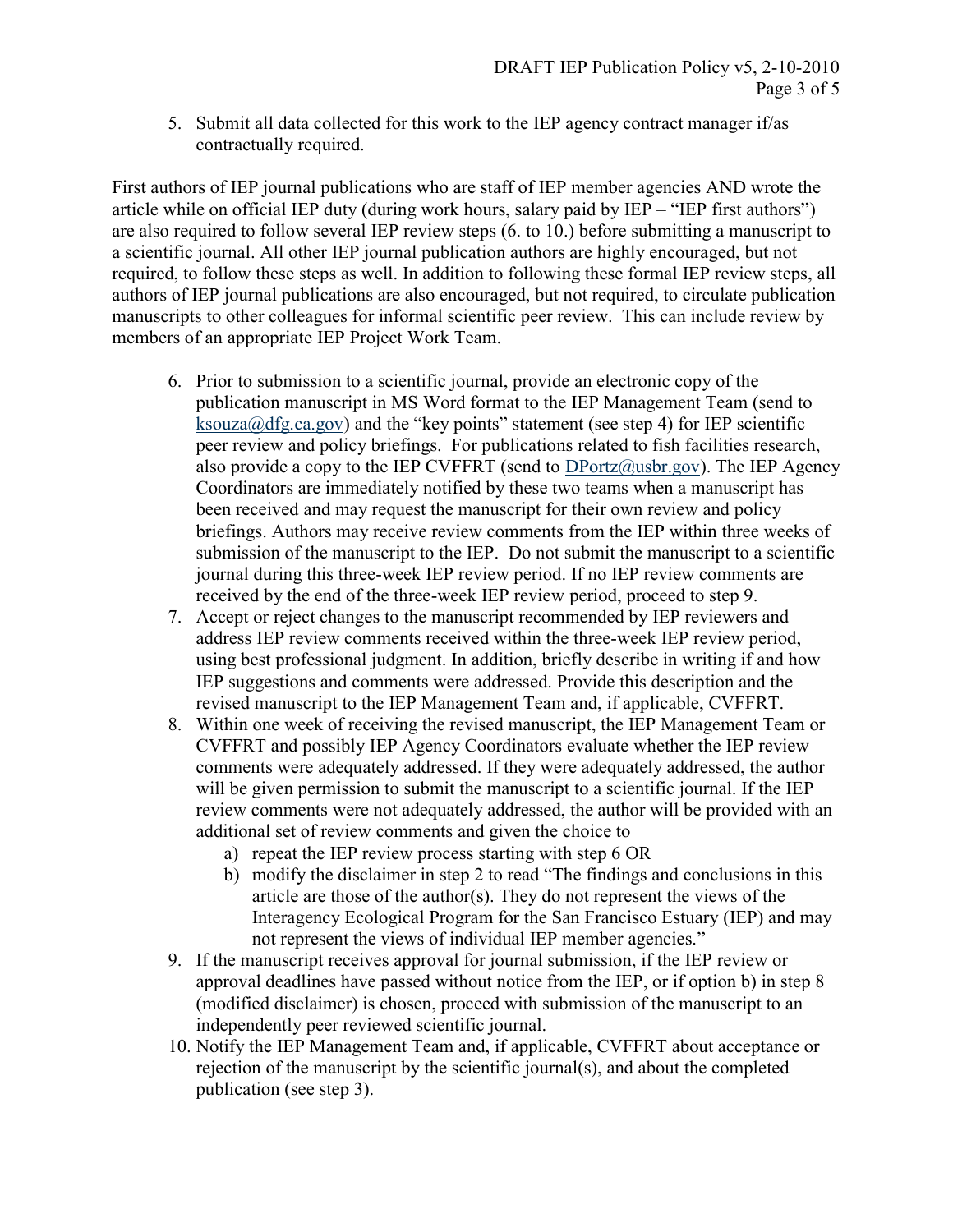#### **III. Additional Information**

#### **What is the purpose of the 2010 revision of the IEP publication policy?**

The main goal of this revision of the IEP publication policy is to strongly encourage and empower IEP scientists to publish their results in scientific journals by clarifying the IEP publication process. It also introduces a disclaimer requirement similar to the disclaimer requirement recently adopted by the US FWS (Director's Order No. 196, 12-10-2008) that is intended to address concerns about the "policy review" required by some agencies.

#### **Why do we encourage IEP journal publications?**

The mission of the IEP is to produce and provide scientific "information on the factors that affect ecological resources in the Sacramento - San Joaquin Estuary that allows for more efficient management of the estuary"

(http://www.water.ca.gov/iep/about/aboutiep.cfm). To be useful to IEP managers, stakeholders, other scientists, and the public, this scientific information has to be timely, relevant, reliable, and readily available (i.e. published). Most desirable are publications in independently peer-reviewed scientific journals, but other types of publications, such as IEP technical reports and IEP Newsletter articles, are also encouraged.

#### **What is an IEP publication?**

IEP publications are publicly available, text-based documents that describe and interpret the results of scientific projects in the San Francisco Estuary and fall into at least one of the following two categories:

- Category 1 –Publications that are a) funded all or in part by the IEP and/or b) had Endangered Species Act (ESA) incidental take coverage via the IEP permit.
- Category 2 –Publications that make extensive use of data and information collected by the IEP.

IEP journal publications are IEP publications in independently peer-reviewed scientific journals.

#### **What types of IEP publications are covered by the IEP journal publication policy?**

The IEP journal publication policy applies to IEP publications in independently peerreviewed scientific journals.

It does NOT apply to IEP technical reports, final IEP project reports, IEP or other newsletter articles, or IEP web page content. It also does not apply to other types of IEP information products (numerical, graphical, cartographic, or audiovisual).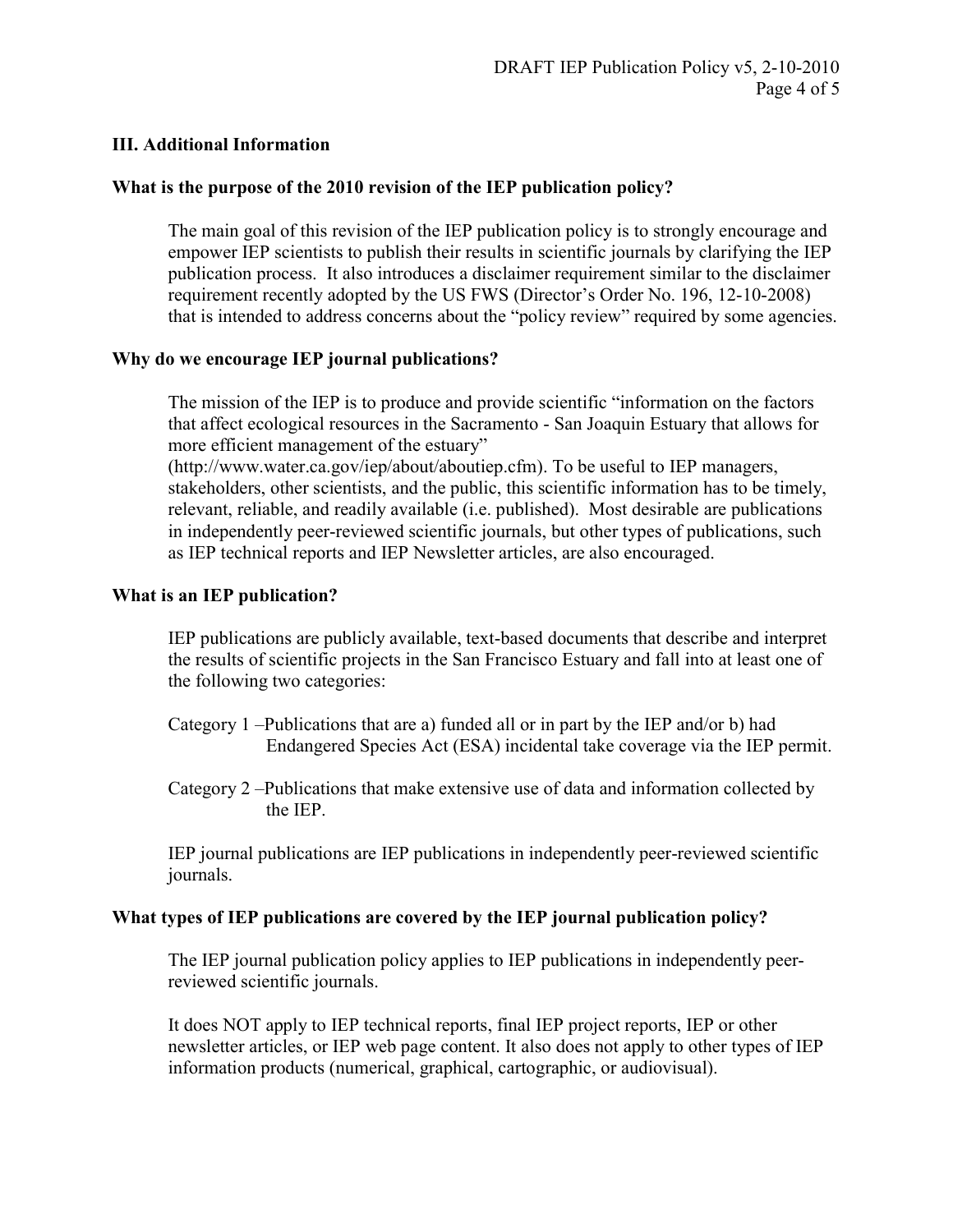## **What is the relationship between IEP journal publication requirements and publication requirements of the author's employer?**

The IEP publication requirements are in addition to the publication requirements by the employer (agency, university, non-profit or for-profit organization) of the first author and co-author(s). If permitted by the employer, IEP review may occur simultaneously with the review required by the employer.

#### **What is the purpose of the IEP scientific peer review?**

The scientific peer review of IEP journal publication manuscripts conducted by the IEP is intended to help assure consistent high quality of IEP publications. It is in addition to and does in no way replace the independent scientific peer review conducted by scientific journals. Members of the IEP Management Team and Central Valley Fish Facilities Review Team are generally very knowledgeable about the ecology of the San Francisco Estuary and can often help authors improve the content of their manuscripts pertaining to the estuary in ways independent peer reviewers for scientific journals may not. IEP review comments will be provided to the manuscript authors NO LATER than three weeks after receipt of the manuscript.

#### **What is the purpose of IEP policy briefings, and what is the process?**

A policy briefing is intended as an early informational heads-up for resource managers and policy makers on policy-relevant scientific findings included in a manuscript of an IEP journal publication. Members of the IEP Management Team and Central Valley Fish Facilities Review Team identify potential policy-relevant scientific findings described in IEP publication manuscripts and inform the IEP Agency Coordinators about these findings. IEP Agency Coordinators may request the full publication manuscript from the IEP Management Team or Central Valley Fish Facilities Review Team and may share the key findings, but NOT the full manuscript, with other agency personnel or the legislature. The full manuscript can only be shared with other individuals or groups after permission to do so is obtained from the first author of the publication manuscript. IEP Agency Coordinators may provide additional comments to the authors within the three-week IEP review period (see II, step 6, above). As with the scientific review comments, all authors should address the additional comments that may arise from policy briefings within the three-week IEP review period, but are not required to accept these comments and revise the manuscript.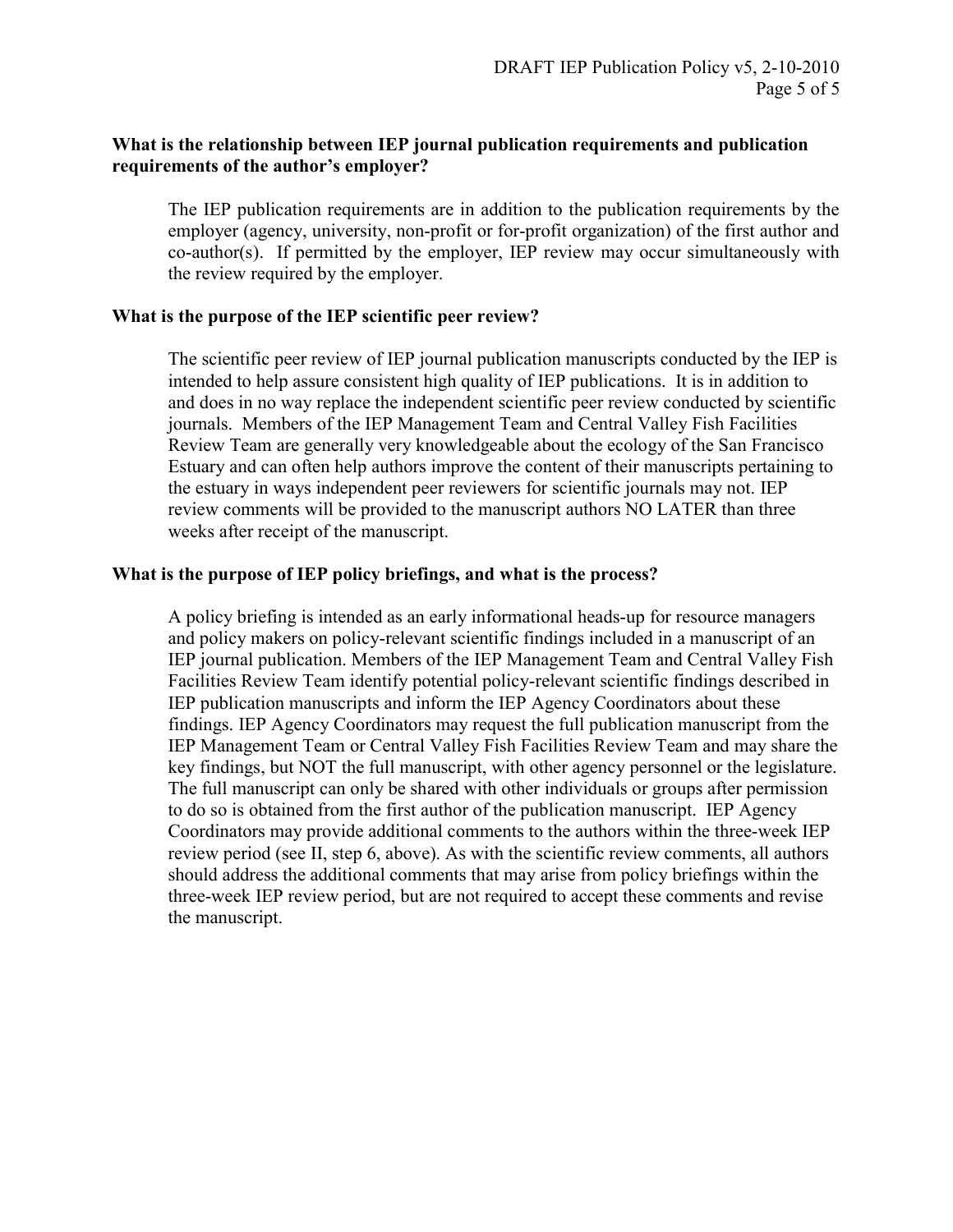# **Department of Fish and Wildlife/Interagency Ecological Program Expectations for Researcher Care of Biological Samples and Subsequent Data (September 2014, revised January 2017)**

This document describes Interagency Ecological Program (IEP) expectations of collaborating individuals or entities (researchers) for the care of and sharing of biological samples, sample components, data and information resulting from field collections by an IEP agency and subsequent to receipt of such samples. The IEP, through its agency's fieldwork, facilitates collection of biological samples for numerous other entities. Such samples are often valuable for purposes beyond their original use. This document focuses on care of whole fish samples, fish parts or other biological samples after collection and describes expectations for collaborating researchers to maintain fish samples and resulting data initially for themselves and subsequently for other researchers or the public. The expectations listed may not in whole or part represent those of all IEP agencies, but they were generally agreed upon by the IEP Management Team (now the Science Management Team) and are provided for general reference as best practices for sample and data handling and maintenance, and so that they might be used by IEP agencies when writing contracts or memoranda of understanding.

- 1) All samples collected by IEP Agencies or IEP funded entities are public trust resources and shall remain property of the IEP unless otherwise agreed upon.
	- a) Samples and genetic materials derived from them shall be preserved and maintained as per agreed upon protocols.
	- b) Sample processing will use generally accepted, well published methods that optimize the use samples and preserve materials for later replication where feasible; OR, when novel methodology is proposed, it's recognized in the review process as an important facet of the approved work, and again should preserve remaining materials for later replication where feasible.
	- c) The researcher shall: (1) properly maintain samples and sample remnants to protect their usefulness; (2) carefully track samples and maintain a sample identification convention including at least the following information on the samples and any resulting data sets: calendar year of collection (text, 4 characters), project name (collecting agency; text 3-4 characters) and sample identification number (text, 4 characters; include preceding zeroes: e.g., 0001); (3) maintain chain-of-custody form(s) to properly document sample exchanges among researchers and who made the exchange in case of questions.
- 2) The researcher will be granted exclusive access to the samples and resulting data for an agreed upon period of time, not to exceed 5 years commensurate with the scope of the study (i.e., less time for a small study).